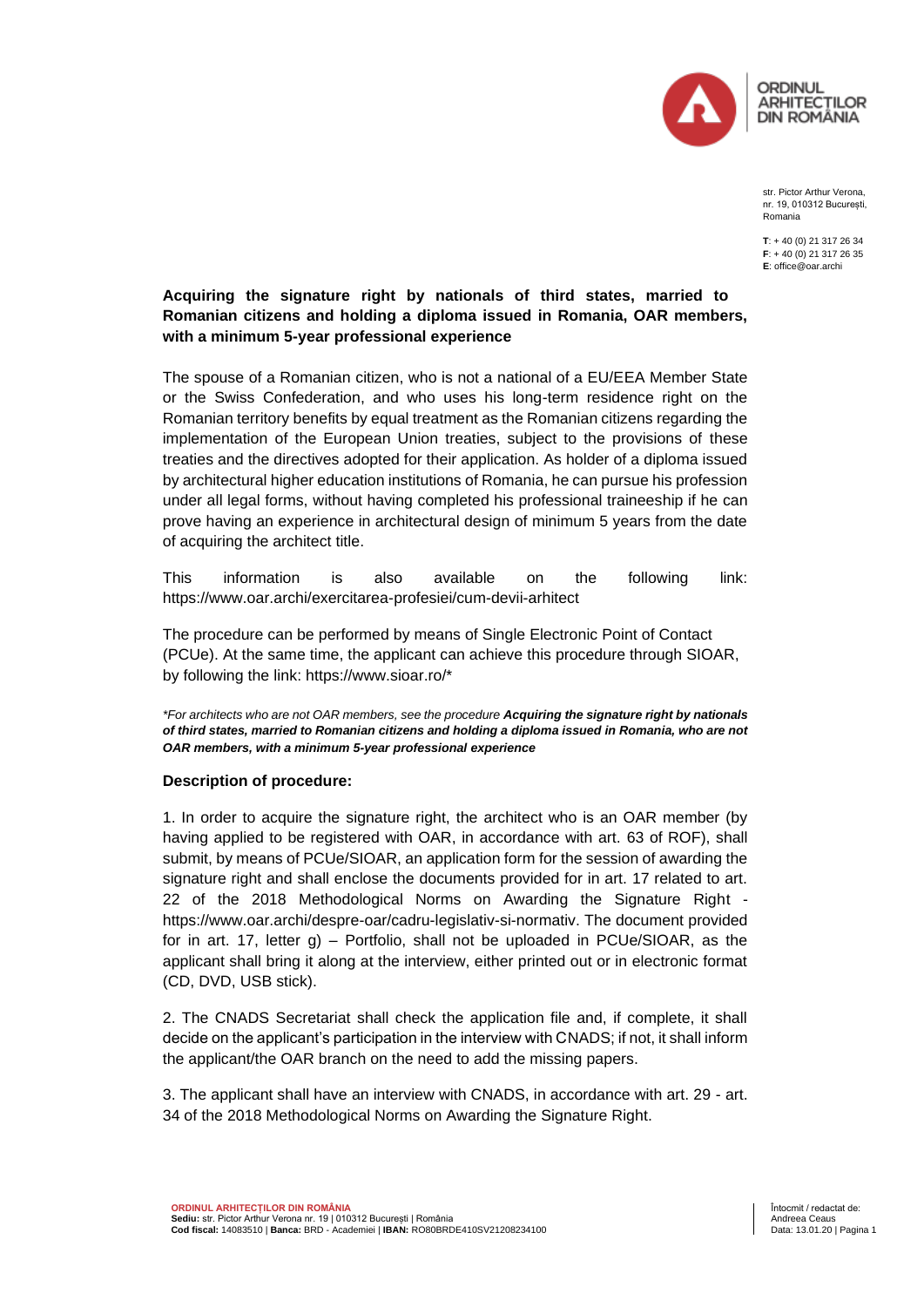

str. Pictor Arthur Verona, nr. 19, 010312 București, Romania

**T**: + 40 (0) 21 317 26 34 **F**: + 40 (0) 21 317 26 35 **E**: office@oar.archi

4. As a result of the successful completion of the interview, the applicant shall receive the Certificate of Awarding the Signature Right.

5. The finalization term of the procedure: maximum 3 months from the date of submission of the complete application file.

6. Means of appeal:

**With reference to the interview for awarding the signature right:** the applicant shall make an appeal against CNADS, in accordance with art. 40 of the 2018 Methodological Norms on Awarding the Signature Right. The applicant can also bring the action against CNADS before administrative court, in accordance with Law no. 554/2004.

**With reference to the pursuit of the profession**, given the provisions of art. 95 paragraph (1) of ROF, the person injured by the services provided by an OAR member architect shall file a disciplinary complaint which shall be settled by the OAR competent disciplinary commission.

The injured person can also use the internal law procedures in order to settle any conflict (OAR-architect, OAR-beneficiary, architect-client, architect-architect).

7. Tax: 300 lei - participation in the interview and issue of the Certificate of Awarding the Signature Right.

Payment methods:

- online, by means of SIOAR
- bank transfer:

Ordinul Arhitecților din România

Fiscal Code: 14083510

Banca Română pentru Dezvoltare - Sucursala Academiei

Lei Account: RO80BRDE410SV21208234100

Euro Account: RO31BRDE410SV18573724100

Swift Code: BRDEROBU (for euro payments).

8. The OAR member architect who acquired the signature right shall be automatically registered in TNA, Section of *Architects with the Signature Right*.